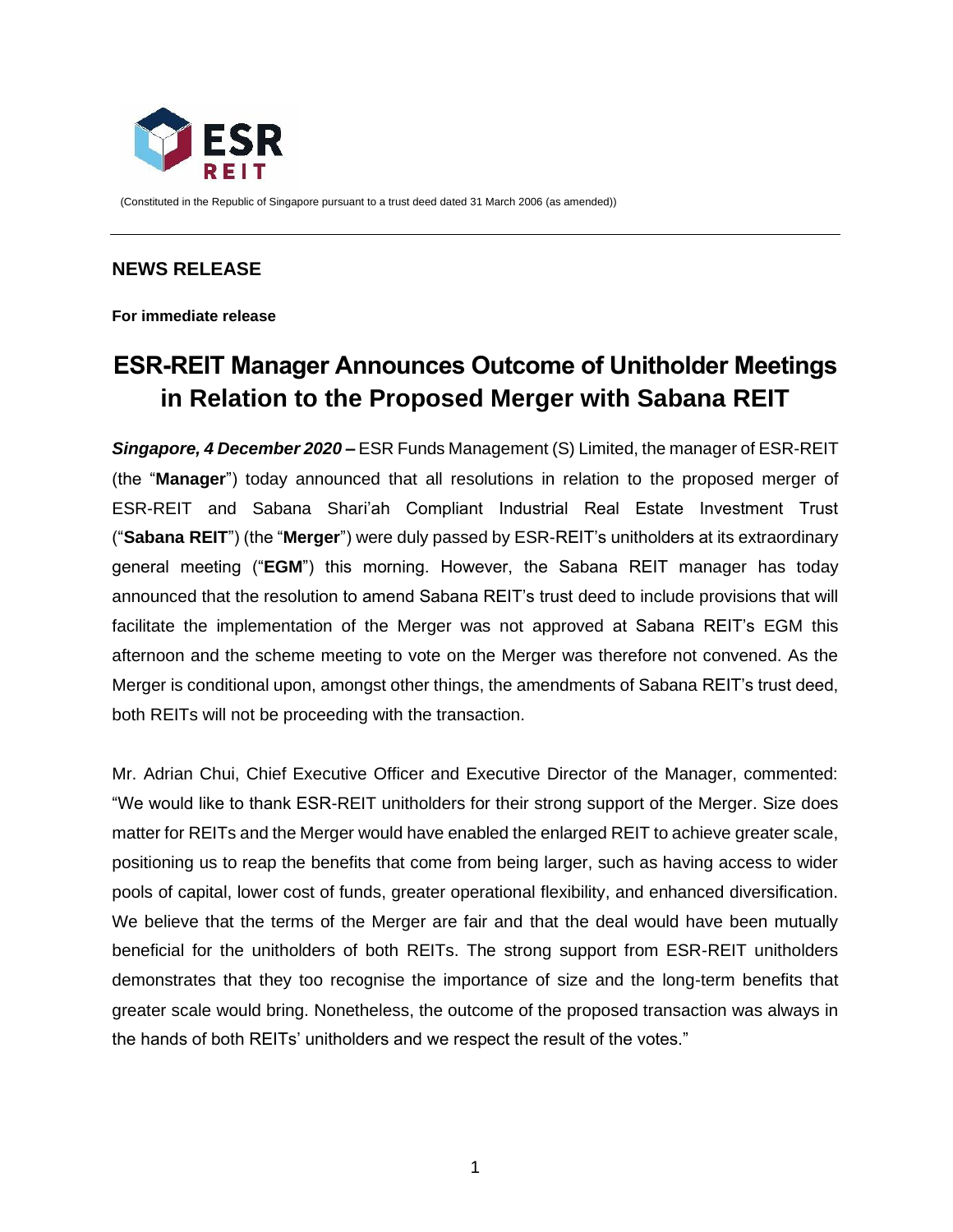"Moving forward, we will continue to look for ways to grow ESR-REIT so as to create long-term value for unitholders," he added. "ESR-REIT's investment thesis remains intact and the REIT has good prospects. We will continue to execute our proven growth strategies to realise the REIT's potential."

Elaborating, Mr. Chui said, "We will focus on organic initiatives such as undertaking asset enhancement and redevelopment projects in order to ensure that our assets remain future-ready, especially in view of Industry 4.0 and industrialists' higher expectations of how space should be used. We will also explore and pursue suitable acquisition targets, including overseas ones, in a scalable and disciplined manner to enhance growth and diversify portfolio risks, leveraging the support of the REIT's strong developer-sponsor, the ESR Group. With the sponsor's established presence, platform, as well as network in six countries across Asia Pacific, and its US\$26 billion pipeline of assets in the region, we are well-positioned to capitalise on opportunities as they arise."

– *END* –

## **Investor Contacts**

## **ESR Funds Management (S) Limited**

**Citigroup Global Markets Singapore Pte. Ltd.** Tel: +65 6657 1959

### **Media Contacts**

### **Newgate Communications**

Terence Foo / Kang Zhi Wei Email: [terence.foo@newgatecomms.com.sg](mailto:terence.foo@newgatecomms.com.sg) / [zhiwei.kang@newgatecomms.com.sg](mailto:zhiwei.kang@newgatecomms.com.sg)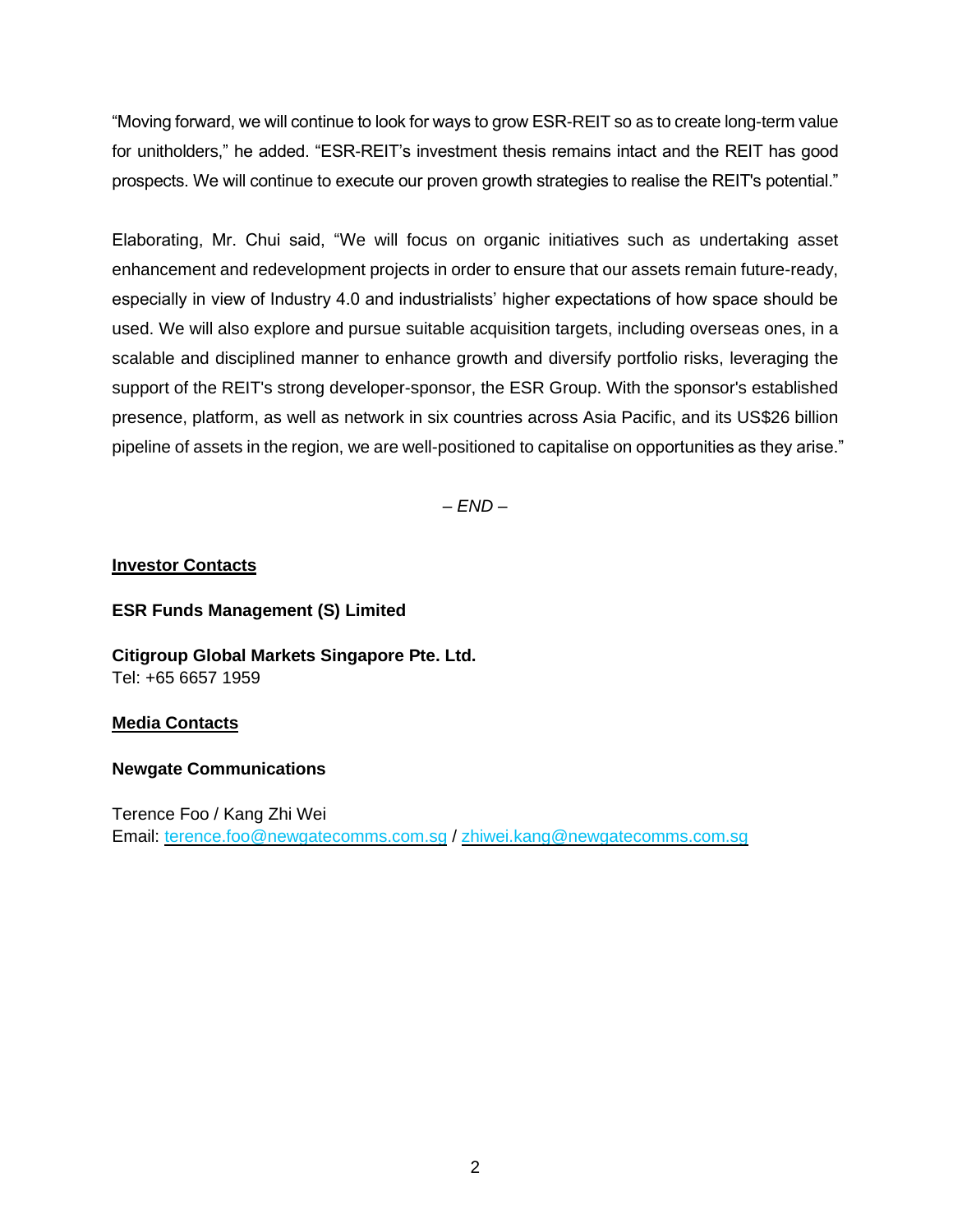#### **Responsibility Statement**

The directors of the ESR-REIT manager (including those who may have delegated detailed supervision of this news release) have taken all reasonable care to ensure that the facts stated and opinions expressed in this news release (other than those relating to Sabana REIT and/or the Sabana REIT manager) are fair and accurate and that there are no other material facts not contained in this news release, the omission of which would make any statement in this news release misleading. The directors of the ESR-REIT manager jointly and severally accept responsibility accordingly.

Where any information has been extracted or reproduced from published or otherwise publicly available sources or obtained from a named source (including Sabana REIT and/or the Sabana REIT manager), the sole responsibility of the directors of the ESR-REIT manager has been to ensure through reasonable enquiries that such information is accurately extracted from such sources or, as the case may be, reflected or reproduced in this news release. The directors of the ESR-REIT manager do not accept any responsibility for any information relating to Sabana REIT and/or the Sabana REIT manager or any opinion expressed by Sabana REIT and/or the Sabana REIT manager.

#### **About ESR-REIT**

ESR-REIT has been listed on the Singapore Exchange Securities Trading Limited since 25 July 2006.

ESR-REIT invests in quality income-producing industrial properties and as at 30 June 2020 holds interest in a diversified portfolio of 57 properties located across Singapore, with a total gross floor area of approximately 15.1 million square feet and an aggregate property value of S\$3.1 billion<sup>1</sup>. The properties are in the following business sectors: Business Park, High-Specs Industrial, Logistics/Warehouse and General Industrial, and are located close to major transportation hubs and key industrial zones island-wide.

The Manager's objective is to provide Unitholders with a stable income stream through the successful implementation of the following strategies:

- Acquisition of value-enhancing properties;
- Proactive asset management;
- Divestment of non-core properties; and
- Prudent capital and risk management.

ESR Funds Management (S) Limited, the manager of ESR-REIT, is owned by namely, ESR Cayman Limited ("**ESR**") (67.3%), Shanghai Summit Pte. Ltd. (25.0%), and Mitsui & Co., Ltd (7.7%).

For further information on ESR-REIT, please visit [www.esr-reit.com.sg.](http://www.esr-reit.com.sg/)

<sup>1</sup> Includes 100% of the valuation of 7000 Ang Mo Kio Avenue 5 and 48 Pandan Road, in which ESR-REIT holds 80% interest in 7000 Ang Mo Kio Avenue 5 and 49% interest in 48 Pandan Road, but excludes the effects arising from the adoption of Financial Reporting Standard (FRS) 116 *Leases* which became effective on 1 January 2019.